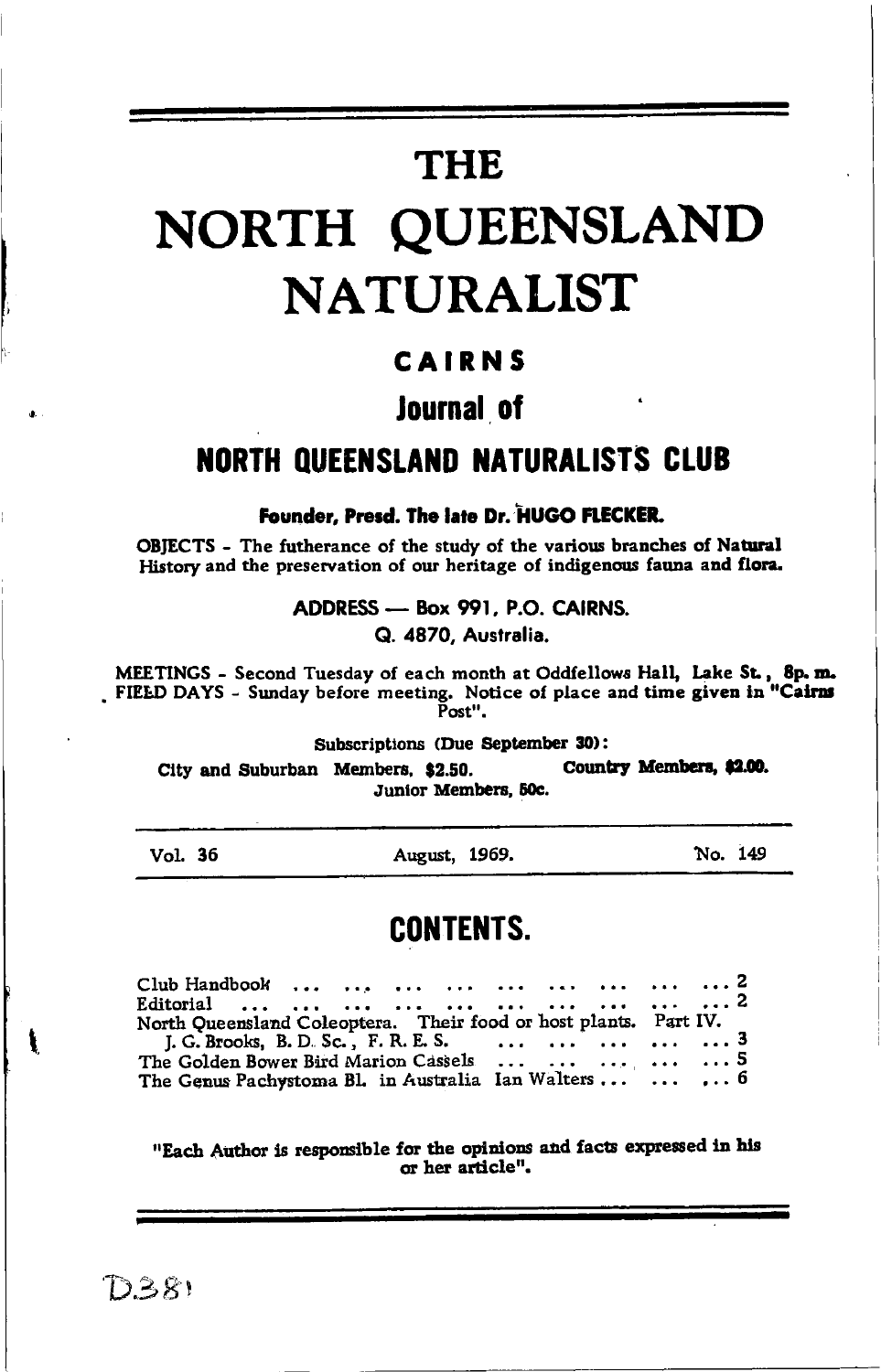Club Officers - September 30, 1968 to September 30, 1969.

President: A. J. CASSELS, Esq.

Hon. Secretary: Mrs. M. L. CASSELS. Hon. Treasurer: Mr. G. AYRES. Editor: Miss J. MORRIS.

# **CLUB HANDBOOKS.**

| Check List of North Queensland Orchids      75c             |  |  |  |     |  |
|-------------------------------------------------------------|--|--|--|-----|--|
| Check List of North Queensland Ferns      10c               |  |  |  |     |  |
| Edible Plants in North Queensland                           |  |  |  | 20c |  |
| List of Birds Occuring in North Queensland $\therefore$ 20c |  |  |  |     |  |
| Marketable Fish of the Cairns Sea       10c                 |  |  |  |     |  |
| Check List of Australian Dryopidae       5c                 |  |  |  |     |  |
| (Plus Postage)                                              |  |  |  |     |  |

# EDITORIAL.

A well-attended public meeting in Cairns, arranged jointly by our Club and the Adult Education, concluded a recent lecture tour of Queensland coastal cities by Mr. Edward Hegerl of the Queensland Littoral Society. The importance of our association with this and other Conservation societies is great, and increasing, as local problems become increasingly common problems throughout state and country. Mr. Hegerl spoke on "Marine Conservation Problems of Queensland". He also mentioned the Society's Underwater Survey Section which conducts day, and night, surveys of fish species and numbers in certain localities.

Our club hopes to draw attention to the beauty and diversity of Nature in North Queensland with a window display at the Tourist Bureau for one month from 11th August. Members have put a great deal of work into preparing this display. Different habitats are depicted - reef and seashore, rain forest, and dry grassland - with painted backdrops for "atmosphere" and with appropriate fauna and discreetly potted plants (including a fine young stinging tree) arranged in most effective little tableaux. Above are beautiful displays of the Cairns Birdwing and other butterflies, moths, beetles, spiders, fungi, fossils, minerals. One segment shows the cycle of organic matter breaking down to return to the soil to nourish new life. Labels are clear and informative. Congratulations to those who planned and arranged it all!

The following extract from "Green Mountains" by Bernard O'Reilly was written 30 years ago. It is well worth noting in North Queensland today, when vast new land-clearing development schemes are under way.

"... The early givers of our land laws lost a splendid opportunity of making provision whereby the settlers and the wild life could live amicably together to their mutual advantage. The vanishing of many of Queensland's valuable birds has been due not so much to the indiscriminate shooting as to the complete destruction of the timber which provided natural habitats ... If a belt of natural timber varying from one to five chains wide, according to the area and location of the property, had been left around the boundary line of every holding in Queensland our feathered allies would still have been with us. Such things as grasshopper and caterpillar plagues would be non-existent; the dread blowfly scourge of the west would be curbed; the cane grub eradicated. The State would be a vast checkerboard of virgin timber and this new and urgent erosion problem could never have reached its present proportions." Do please send along more contributions for the Journal.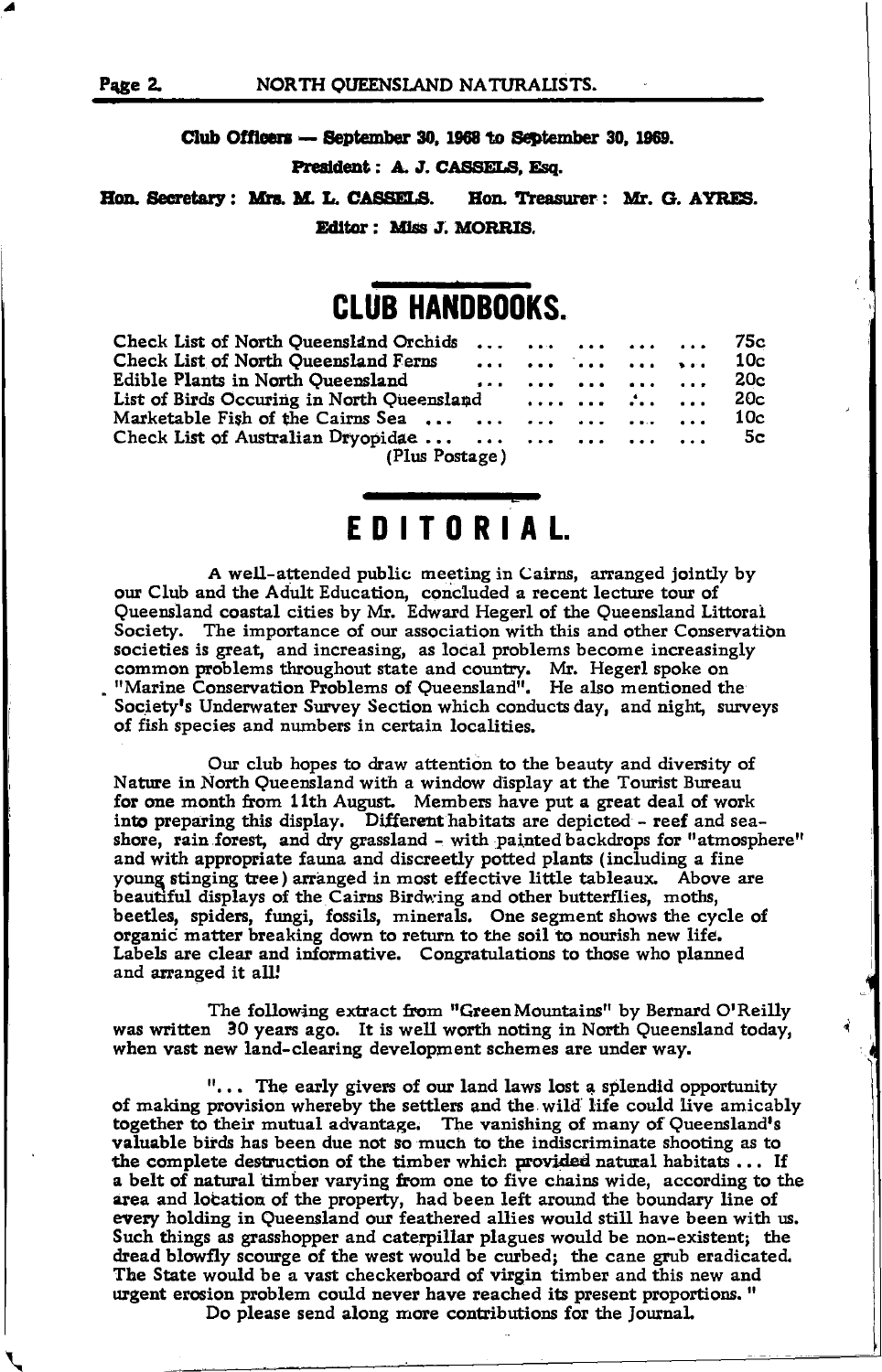NORTH QUEENSLAND NATURALISTS.

# NORTH QUEENSLAND COLEOPTERA. Their food or host plants. Part IV.

By J. G. Brooks, B. D. Sc., F. R. E. S.

I am again indebted to the Queensland Government Botanist for identifying the numerous plants submitted to him for determination. The areas of collecting have been extended to include Bowen, Ayr, Sellheim and Mt. Molloy.

Yellow Jacket. Eucalyptus ochrophloia F.V.M. Addenda.

| Family Buprestidae.  |                                 |                                                    | Family Scarabaeidae.                           |
|----------------------|---------------------------------|----------------------------------------------------|------------------------------------------------|
|                      | Curis viridicyanea Fairm.       |                                                    | Diaphonia palmata Schaum.                      |
|                      |                                 | Stigmodera (Themognatha) rigia Blkb.               |                                                |
|                      |                                 |                                                    | Trichaulax marginipennis Macl.                 |
|                      |                                 | sanguineocincta                                    | Lyraphora obliquata Westw.                     |
| 11                   |                                 | Saund.                                             | Schizorrhina immaculata Lea.                   |
|                      | (Castiarina)                    | andersoni L. & G.                                  | Ablacopus trapezifera Thoms.                   |
| Ħ                    | n                               | flavosignata Macl.                                 | Chlorobapta frontalis Don.                     |
| Ħ                    | Ħ                               | sexplagiata Macl.                                  | *Lemosoma tibiale Macl.                        |
| Ħ                    | n                               | straminea Macl.                                    | Glycyphana stolata Fab.                        |
| Ħ                    | 11                              | vallisii Deuq.                                     | Clithria albersi Kraatz.                       |
|                      |                                 |                                                    |                                                |
| Family Cleridae.     |                                 |                                                    |                                                |
|                      |                                 |                                                    | Family Cerambycidae.                           |
| Eleale lepida Pasc.  |                                 |                                                    | Scolecrobrotus Westw.                          |
|                      | pulchra Newm.                   |                                                    |                                                |
|                      | Zenithicola crassus Newm.       |                                                    |                                                |
|                      | Cleromorpha novemguttata Westw. |                                                    |                                                |
| Lemidia hackeri Lea. |                                 |                                                    |                                                |
|                      |                                 | All these species are blossom feeders.             |                                                |
|                      |                                 |                                                    |                                                |
|                      |                                 |                                                    |                                                |
|                      |                                 | A Yellow Stringybark. Eucalyptus acemnioides Schau |                                                |
|                      |                                 |                                                    |                                                |
| Family Buprestidae.  |                                 |                                                    | Family Scarabaeidae.                           |
|                      | Curis viridicyanea Fairm.       |                                                    | Hemipharis insularis L. & G.                   |
|                      |                                 | Stigmodera (Themognatha) regia Blkb.               | Eupoecila australasiae Don.                    |
| 'n                   |                                 | sanguineocincta                                    |                                                |
|                      |                                 | Saund.                                             | Polystigma punctata Don.                       |
| 11                   | Ħ                               |                                                    | Cacochroa decorticata Macl.                    |
| Ħ                    |                                 | saundersi Waterh.                                  | obscura Blkb.                                  |
|                      | (Castiarina)                    | andersoni L. & G.                                  | variabilis Macl. var. Lea.                     |
| n                    | 11                              | carinata MacL                                      | Clithria albersi Kraatz.                       |
| 11                   | "                               | cinnamomea MacL                                    | n<br>eucnemis Burm.                            |
| 11                   | 11                              | doddi Cart.                                        | Trichaulax philippsi Schreib.                  |
| Ħ                    | Ħ                               | flavosignata MacL                                  |                                                |
| 11                   | n                               |                                                    | var. macleayi Kraatz.                          |
| Ħ                    | Ħ                               | horni Kerr.                                        | Glycyphana stolata Fab.                        |
|                      |                                 |                                                    | maculiventris MacLMicrovalgus bursariae.       |
|                      |                                 | var. strandi Obenb.                                |                                                |
| 11                   | 11                              |                                                    | octospilota L. & G.Family Cerambycidae.        |
| Ħ                    | "                               |                                                    |                                                |
| Ħ                    | 11                              |                                                    | sexcavata Deuq. Syllitus tuberculatus McKeown. |
| $\mathbf{u}$         | 11                              |                                                    | sexplagiata L. & G. Telocera wollastoni White. |
|                      |                                 | vallisii Deuq.                                     |                                                |
|                      |                                 |                                                    |                                                |

Family Cleridae. Scrobiger splendidus Newm.

Family Oedemeridae.<br>Copidita punctatum Macl.

Family Alleculidae. Chromomea ochracea Cart.

All these species are blossom feeders.

Page 3.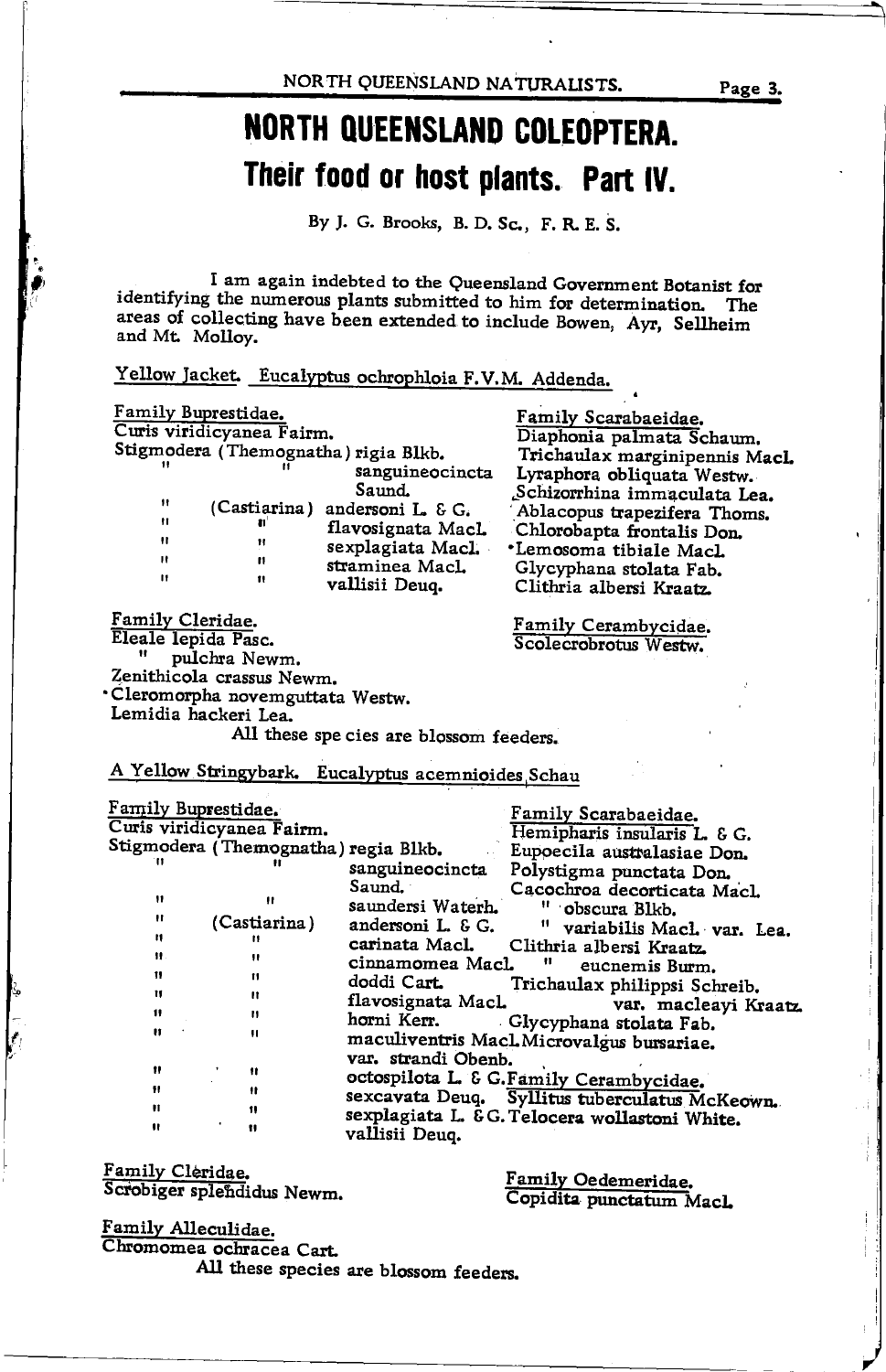Page 4. NORTH QUEENSLAND NATURALISTS.

### Bats' Wing Coral Tree. Erythrina vespertilis Brenth.

 $\begin{array}{cc} \n\text{''} & \text{(Casti,)} \n\end{array}$  alternata Lumh. r rr andersoni L & G.<br>rr rr attencted water rr tr attonotata Waterh.<br>Principal distribution in the contract of the contract of the contract of the contract of the contract of the rrequently auticollis Thoms.<br>In the companion Magnus rret to the cinnamomea Macl.<br>references and the complete and the contract of the contract of the contract of the contract of the contract o

 $\begin{array}{ccc}\n\mathbf{r} & \mathbf{r} \\
\mathbf{r} & \mathbf{r}\n\end{array}$ 

 $r = \frac{r}{2}$ <br>representative definition of  $r = \frac{1}{2}$ 

### Familv Scarabaeidae. Anoplognathus parvulus Waterh. Foliage feeders.

Grey or Pale Bloodwood. Eucalyptus polycarpha F. V. M.

 $r = \frac{r}{r}$  erubescens Blkb.

maculiventris Maol. var. strandi Obenb.

triguttata Macl.

#### Family Buprestidae. Curis carusca Waterh.

Stigmodera (Themognatha) excisicollis Macl. Mimadoretus flavomaculatus Macl. FamiLy Scarabaeidae. Phyllotocus navicularis Blanch. Hemipharis insularis L. & G. Eupoecila australasiae Dor, Polystigma punctata Don. Cacochroa decorticata Macl.<br>" variabilis Macl. var. Lea. Clithria eucnemis Burm. Lyraphora velutina MacL Glycyphana stolata Fab.

> Family Cleridae.<br>Phlogistus sculptus Macl.<br>"smaragdinus Gorh. Eleale lepida Pasc.<br>" vitidicollis MacL

Zenithicola crassus Newm.

Family Cerambycidae. Chlorophorus curtisi L. & G. Aridaeus heros Pasc.

Family Curculionidae. Curculio mastersi Pasc.

All these species are blossom feeders.

Bloodwood. Eucalyptus gummifera (Gaertn) Hochr. Addenda.

| Family Buprestidae. |                |                                          | Family Scarabaeidae.             |
|---------------------|----------------|------------------------------------------|----------------------------------|
|                     |                | Stigmodera (Themognatha) aestimata Kerr. | Phyllotocus assimilis Macl.      |
|                     |                | (Castiarina) andersoni L. & G.           | navicularis Blanch.<br>11.       |
| Ħ                   | - 11           | auricollis Thoms.                        | vittatus Macl.<br>11             |
| n                   | n              | carinata Macl.                           | Cheiragra pallida Macl.          |
| 11                  | 11             | cinnamomea Macl.                         | Dilochrosis balteata Vall.       |
| Ħ                   | $\blacksquare$ | decipiens Westw.                         | Eupoecila evanescens Lea.        |
| $\mathbf{H}$        | 11             | doddi Cart.                              | Chlorobapta frontalis Don.       |
| 11                  | ņ              | flavosignata Macl.                       | Lemosoma tibiale Macl.           |
| ш                   | ` H            | nigriventris Macl.                       | Glycyphana pulchra Macl.         |
| $^{\bullet}$        | "              | obsepta Kerr.                            | Mimadoretus flavomaculatus Macl. |
| $^{\rm{ii}}$        |                | rubella Cart.                            | Automulus brooksi Brit.          |

Family Cerambycidae.<br>Tellocera wollastoni White.

Stenellipsis spencei McKeown.

All are blossom feeders except S. spencei McK., which is taken on dying leaves.

## Cockey Apple. Phanchonia careya (F. Muell) Kunth.

Familv Buprestidae. Cyphagastra pistor L. & G. vulnerate Thery. Foliage feeder.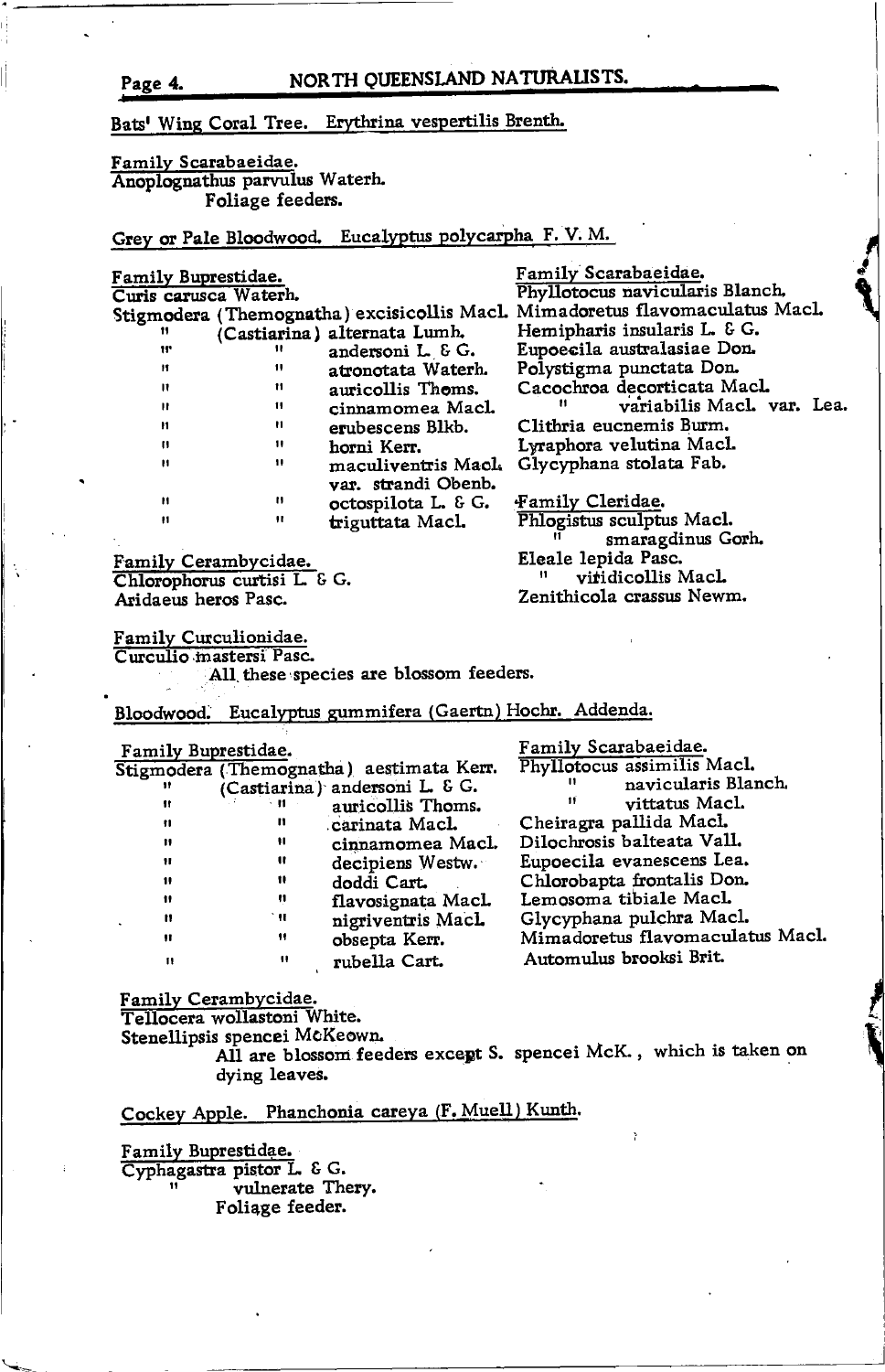Burdekin Plum. Pleiogynium cerasiferum (F. Muell) Domin

Familv Buprestidae. Cyphagastra pistor L & G.<br>" vulnerata Thery. Chalcotaenia australasiae Saund. cuprasceus Waterh.

<u>Family Curculionidae</u> Peripagis limbatus Pasc. Orthorrhinus cylindirostris Fab.

Family Cerambycidae. Typhocesis macleayi Pasc. These species are either foliage or bark feeders.

Golden-Beard Grass. Chrvsopagon fallax S. T. Blake.

Family Buprestidae.

í,

Family Chrysomelidae. Rhyparida didyrna Fab.

These species feed on the flowers of the grass. Paracephala aenea Blkb.

# THE GOLDEN BOWER BIRD.

Australia is noted for its colourful birds and birds with strange habits and cells. One of the most beautiful of these is the Golden Bower Bird (Prionodura newtonia ) famed not only for its beauty but a'lso because it belongs to that curious family of bower builders.

The male is a shining gold in colour with brownish wings, side of head and lower back, and, as he flies through the jungle of North Queensland, is a veritable flash of shining golden light. The female is less conspicuous, being an olive green above and light grey below - nevertheless an attractive bird.

The Golden Bower bird is found only in North Queensland, Australia, and there only in jungle country at an altitude of 3000 feet and over.

Other bower building birds are found in Australia and New Guinea and range from those that just clear a space in the jungle floor and decorate this with fresh leaves, to birds that build elaborate play houses and decorate with all manner of objects.

P. newtonia selects a place - generally in the more open type of rainforest - where two small trees or shrubs are fairly close together with a stick or branch connecting the two. He brings many small twigs and sticks and piles them around and between the two upright saplings to a height of three or four feet with the sides elevated a foot or so above the horizontal branch - the "singing stick". Sometimes the shoulders of the bower arch over the singing stick to form a tunnel-like opening. The singing stick is decorated with pieces of grey-green lichen, just about covering it with a mat of material with just a small piece uncovered where he sits to sing. Small white flowers of a particular species are also used, but when some similar artificial flowers were placed near by to tempt him, they were utterly ignored.

The bower may be used by the bird year after year and then suddenly abondoned and a new one built near-by.

When photographs were being taken at the bower, it was noted that Goldie visited it mainly in the early monring, although he did occasionally appear throughout the day. He was not very happy with the hide - or perhaps it was the flash eguipment placed near the bower. Several times he came with lichen, always landing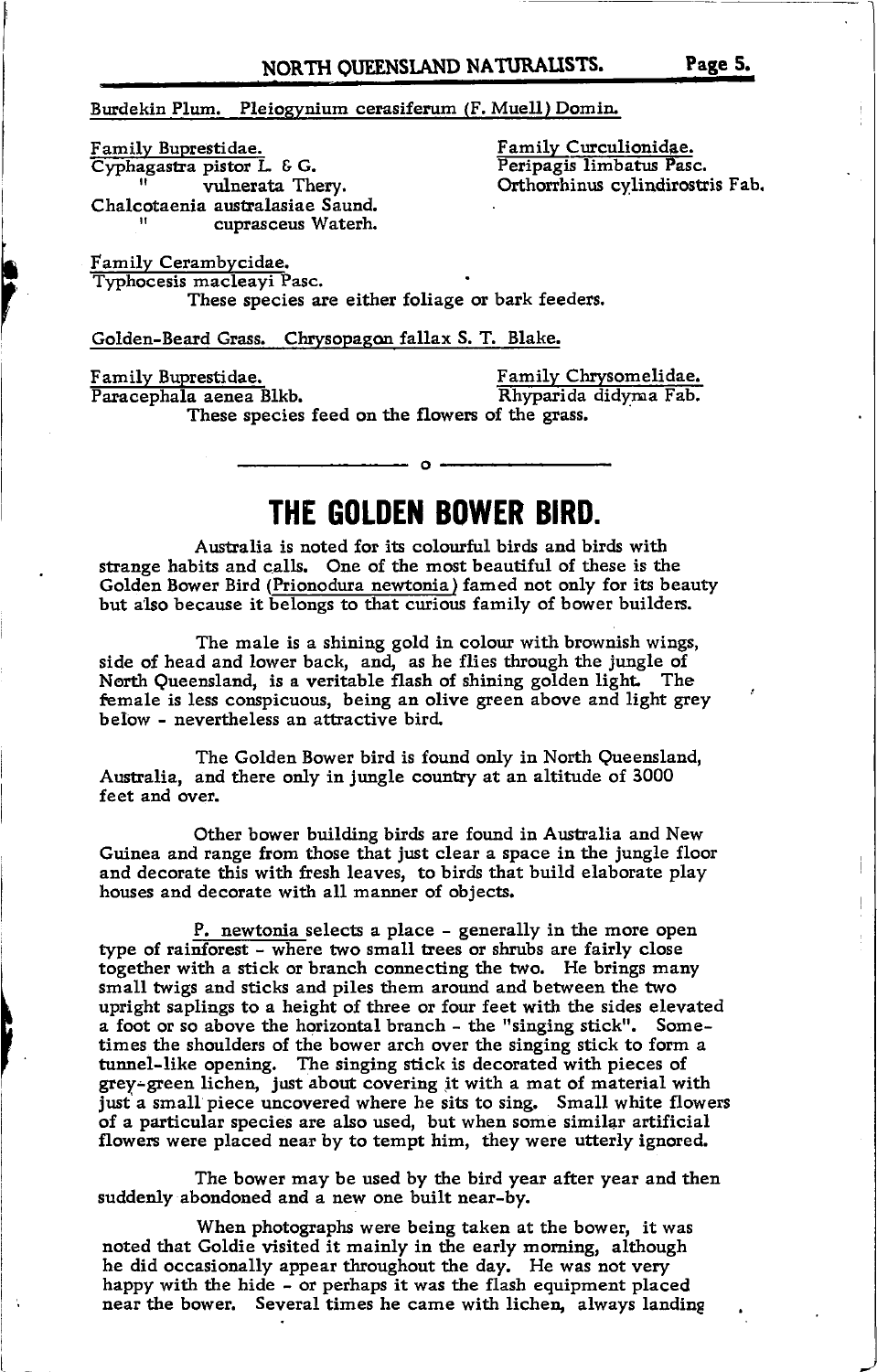on the game tree at the right of the hide, but not being sure of things, he did not come down but placed the lichen in a hollow tree. He would always approach the bower from the same direction, landing on a nearby perch behind and then hopping on to the singing stic\ either to place' the lichen or flowers or to sing and display to his mate.

Goldie has a variety of calls. Each time this particular bird arrived from a foraging expedition he gave a call like the twanging of a wire. At other times he gave an ugly croaking noise like a frog but when on the bower he gave a tather pleasant whistle. He also has been known to mimic when displaying.

The birds feed on native fruits and berries. The nest is an open cup made of dead leaves, tlin strips of bark, small sticks and moss. This is lined with rootlets and twigs. It is usually found in an opening, ledge or hollow of a tree or other sheltered position in dense scrub and often only a few feet from the ground. There are two pure white eggs. Breeding season is from October to December and this of course is the time that the male redecorates his bower and displays there.

Mariou Cassels.

'l

**index** 

r

fr

**Y** 

I

# ORCHIDACEAE. PACHYSTOMA HOLTZEI (F.Muell.) F.Muell.

# THE GENUS PACHYSTOMA BI. IN AUSTRALIA.

The single member of the genus Pachystoma Bl. found in Australia, P. holtzei (F. Muell. ) F. Muell., was found originally in the Northern Territory and described by Ferdinand von Mueller as Eulophia holtzei F. Muell., this name later being corrected to Pachystoma holtzei  $\overline{F. \text{ Muell.}}$  ) F. Muell. by the same author.

A recent collection of several plants from North Queensland extended the known range of distribution of the species. Collected plants were not in flower at the time, apd this single plicate leafed orchid was assumed to be a species of Eulophia R. Br., which it closely resembles vegetatively. Subsequent flowering of plants disclosed it to be a species of Pachystoma Bl., and it was positively identified as P. holtzei (F. Muell.) F. Muell. by Mr. A. W. Dockrill, Lae, who described it as identical to species from the Northern Territory, the original recorded location.

The genus, a member of the subtribe Phaiinae, is a small one of some eight species, found in India, China, through Malaysia to New Guinea, Australia and New Caledonia. The following description of P. holtzei (F. Muell. ) F. Muell., in general, is typical of the genus.

Pachystoma holtzei (F. Muell.) F. Muell. Victorian Naturalist 8 (1892) 18 0.<br>Eulophia holtzei F. Muell. Victorian Nat. 6 (1889) 55.

A terrestrial, sympodial plant with annual subterranear cornlike psuedobulbs. Each psuedobulb is two-lobed, sometimes with an additional side shoot, the lobes growing away from each other, each lobe almost cylindrical, pointed, smooth, almost white. The inflorescence is produced at the extremity of one lobe and the following season's growth at the end of the other.

The new growth develops seasonally. The tip of the previous psuedobulb develops into the new leaf, from the base of which grown the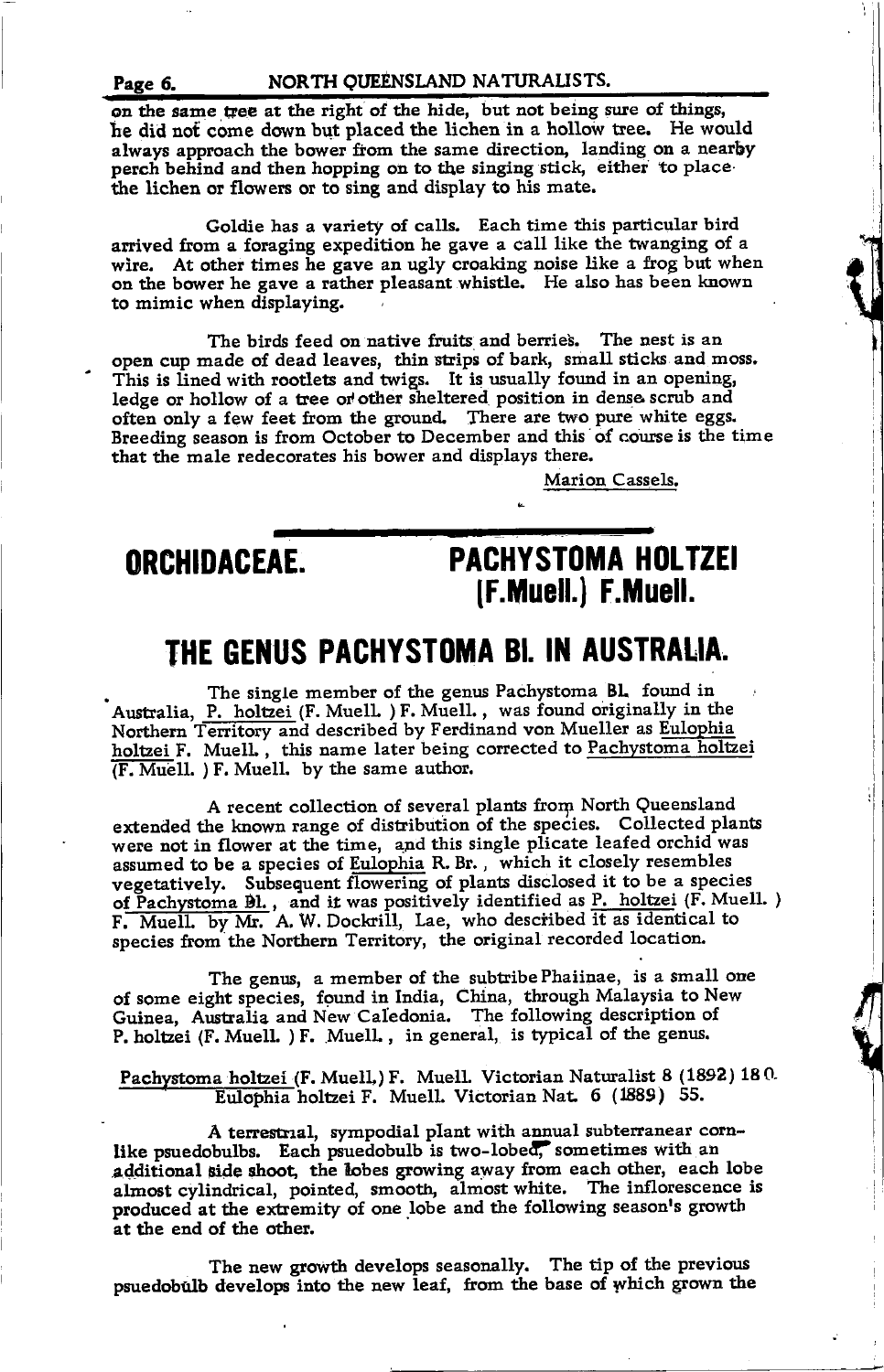new psuedubulb. The old psuedobulb withers and by the time of flowering, has gone.

up to 40 cms. long, narrow, shortly petioled, the blade plicate, sharply Roots few, from below leaf stem. Leaves one or two, green, with the basal one smaller, sometimes appearing as a bract, Major leaf pointed, up to about 1 cm. wide. Foliage grass-like and difficult to see in its native habitat. deciduous.

Inflorescence tall, slender up to  $40$  cms. high, with up to five amplexicaule bracts  $\overline{F}$ lowers few, up to eight on the specimens observed, set closely together on the apical portion of the spike. Flower bracts about 8 mms. long, 2 mms. wide, acute, narrow.

Flower pedicel slender, pendulous, 5 to 6 mms. long, barely '1 mm. thick. Ovary large, swollen, to 10 mms. long 4 mms. diameter at middle. Pedicel and ovary finely pubescent with fine white hairs.

Flowers barely opening, apparentlyself-pollinating. Iateral sepals about 10 mms. long, swollen at base, mantum like about 3 to 4 mms. wide at base and tapering to a point, curved and channelled along length.<br>Dorsal sepal slightly longer, about 12 mms. long and 3 to 4 mms. wide, boat shaped, the apex pointed. Petals almost as long as lateral sepals; narrow, about 1 mm. wide, almost linear but tapering towards the pointed apex, curved.

Column arching, about 8 mms. long, slender, terete, barely 1 mm. diameter, the apex knob-like, about 2 mms. by 2 mms., with short, blunt, rounded column wings about half the height of anther cap. Anther pubescent, dark purple brown, about 1 mm. by 1 mm. by 1 mm. Column also pubescent. Pollinia unequal, grouped together, 8 in number.

Rostellum a flat platform, the projecting triangular tip somewhat canaliculate. Stigma a viscid surface, almost square, set between the column wings in the face of the column beneath the rostellum, with the lower lip projecting slightly.

Column with a short column foot, about  $1 \text{ mm}$ . long, to which is firmly attached the three-lobed labellum. Labellum cutved, as long as the petals, the unspread labellum 2 to 3 mms. wide and 1O mms. long. Lateral lobes erect, broad, rounded about 2 to 3 mms. high at broadest point,  $\frac{1}{3}$  length from tip, tapering to base of labellum (which is about 2 mms. wide), and about 10 mms. long. Midlobe almost rectangular when spread, about 4 mms. long and 2 mms. wide.

Disk of labellum with a series of vague lines of papillae extending from almost apex of midlobe to base of labellum, where the papillae are very small and mingled with fine hairs. Papillae largest towards.centre lioe of apex of the midlobe, although the apex of the midlobe is bare, more or less arranged in vague lines decreasing in size of papillae from centre line, with a line of small'papillae at base of each lateral lobe.

I

Labellum is a dull pink purple colour, with the disk being a bright green yellow colour. Sepals and petals also pink purple with some fine minute white hairs on outer surface.

DISTRIBUTION: Northern Territory and North Queensland. In North Queensland found in lowland tea tree swamp at the foot of the Cardwell Range. Because of the grass like nature of the plants and the difficulty in locating plants in long grass, the distribution is probably greater than the small area investigated.

Flowering months apparently September to October. The described plants flowered in cultivation early October, but a trip to the natural habitat failed to reveal plants in flower at that time. Flowering time in the wild is

ÌI.

)